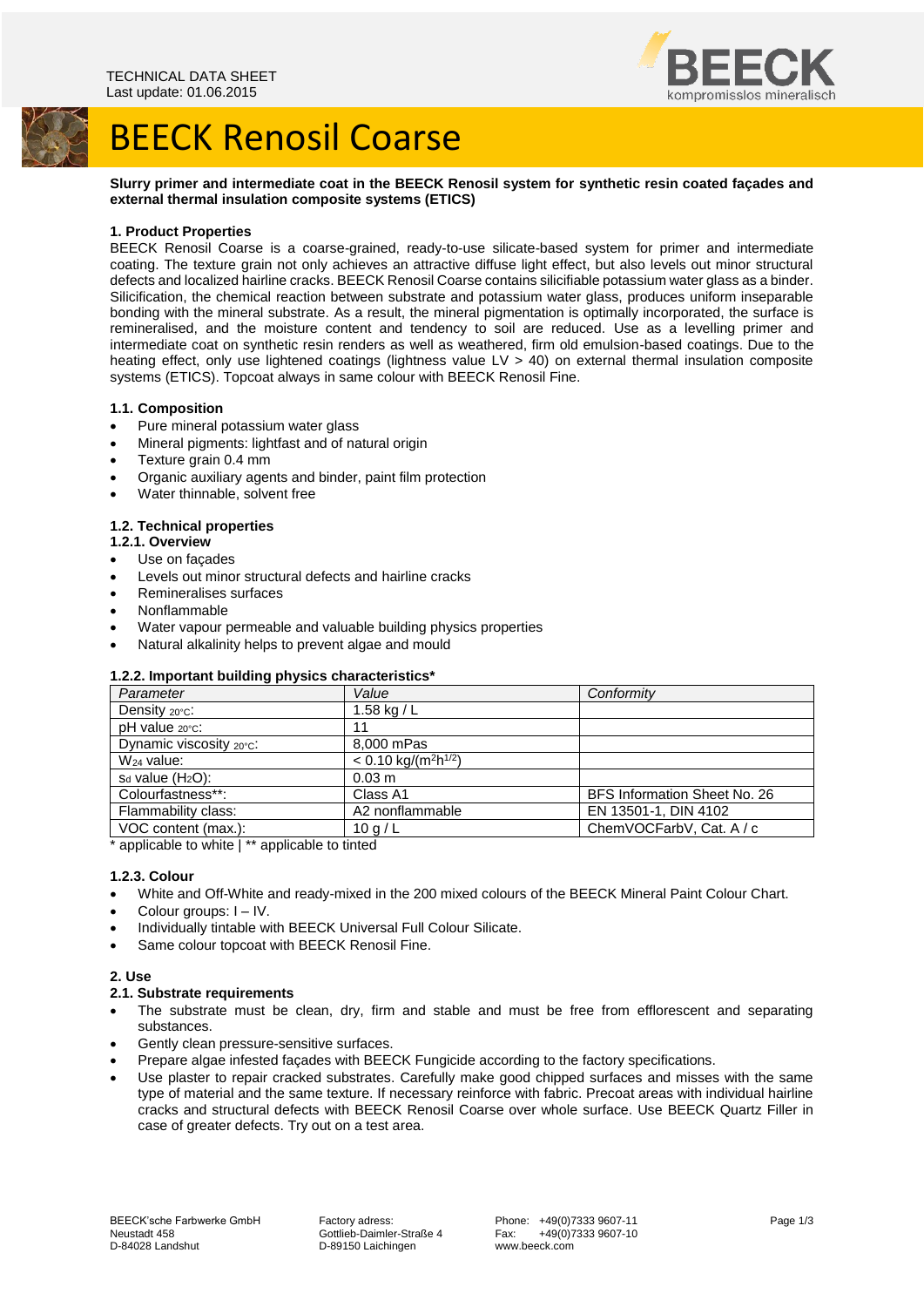

# BEECK Renosil Coarse

### **2.2. Brief information on the standard system**

- Slurry primer coat with BEECK Renosil Coarse.
- Same colour topcoat with BEECK Renosil Fine.
- Add BEECK Fixative to make BEECK Renosil Coarse optimally coatable.
- Apply a primer coat of BEECK Bonding Coat Fine / Coarse or BEECK Quartz Filler on critical surfaces.

#### **2.3. Substrate and preparatory treatment**

 *Old film-forming coatings, synthetic resin renders, external thermal insulation composite systems (ETICS):*

Remove cracked, less adherent old coatings as pore-deep as possible. Check the adhesion and firmness of remaining coats. Thoroughly clean firmly adhering coatings and renders. Prepare algae infested surfaces with BEECK Fungicide according to the factory specifications. Prime highly absorbent or crumbling surfaces with BEECK MBA-Fixative, thinned with 2 parts water. Information on façade cleaning: As synthetic resin renders swell if they absorb water and are slow to dry again, allow for sufficiently long waiting periods between cleaning and coating. Clean composite systems, insulating renders and similar pressure-sensitive surfaces gently, without damaging the material.

- *Lime render (PI/CSII), lime-cement render (PII), cement render (PIII), concrete, fibrated cement:* Check drying and strength of render. Use BEECK Etching Fluid to remove sinter skin on solid new render. Do not etch thin coat renders and composite materials (for example, ETICS). Prime highly absorbent render with BEECK Fixative, thinned with 2 parts water. Flow coat superficially sanding however firm renders several times with 1 part BEECK Fixative and 5 parts water until saturated. Use a high-pressure cleaner and BEECK Formwork Oil Remover according to the factory specifications to clean concrete pore-deep and to remove any residual release agent, then rinse with plenty of clean water. Prime fibrated cement with BEECK Silane Primer and BEECK Bonding Coat Fine / Coarse, try out on a test area.
- *Unsuitable substrates* are horizontal or sloping surfaces exposed to the weather, less stable, efflorescent surfaces and non-alkali-resistant substrates such as wood-based materials (MDF, OSB), loam, gypsum, and plastics as well as non-firm and plasto-elastic coatings.
- *Defective substrates* require a differentiated approach. Apply a renovation render to damp, salt contaminated surfaces and base areas, and treat the whole surface with BEECK Quartz Filler.

### **2.4. Application instructions**

# **2.4.1. General information**

Check substrate suitability as required (see 2.1 and 2.3). Pay particular attention to the absorbency, strength and texture of the respective substrate. Try out on a test area before using on high quality and critical surfaces. Ensure that the product is used by qualified persons.

- Carefully cover surfaces which are not to be treated especially glass, ceramics, window sills, expansion joints, lacquer and anodic coatings – and protect them from splashes.
- Provide personal protective equipment.
- Only use containers from the same production batch to coat self-contained areas.
- Ensure sufficient qualified workers and smooth, uninterrupted coating process.
- Before use, stir BEECK Renosil Coarse thoroughly with a powered mixing paddle.
- Thin with BEECK Fixative to make BEECK Renosil Coarse optimally coatable.
- Do not use in wet conditions, if there is a risk of frost, on hot surfaces or in the blazing sun.
- Minimum application temperature: +8 °C
- Drying time: at least 12 hours per pass
- Protect freshly coatings from the rain; hang up scaffolding sheeting in front of the surface worked on.

#### **2.4.2. Application**

With roller or brush. Apply to self-contained areas with an absolutely thin coating, no overlapping, in one continuous pass by cross coating.

#### *Application with roller or brush:*

- Preferably using a BEECK Mineral Paint Brush, applied without direction and uniformly with cross coating produces a "brushed surface". Slurry hairline cracks well, brush out surplus material on surface.
- Rollers and brushes with a uniform coating finish are suitable.
- Avoid roller edges, ridges, grain pockets, overlapping and overcoating coats that have already begun to dry, especially in scaffold working areas.
- Cut-in edges smoothly and seamlessly, wet-on-wet, together with the main area
- Coats:
	- Primer and possible intermediate coat: Thin BEECK Renosil Coarse with no more than 10 % BEECK Fixative, make it optimally coatable.

Topcoat: After 12 hours at the earliest, in the same colour with BEECK Renosil Fine.

BEECK'sche Farbwerke GmbH Factory adress: Phone: +49(0)7333 9607-11 Page 2/3<br>Neustadt 458 Fax: +49(0)7333 9607-10 Neustadt 458 Gottlieb-Daimler-Straße 4 Fax: +49(0)7333 9607-10

D-89150 Laichingen